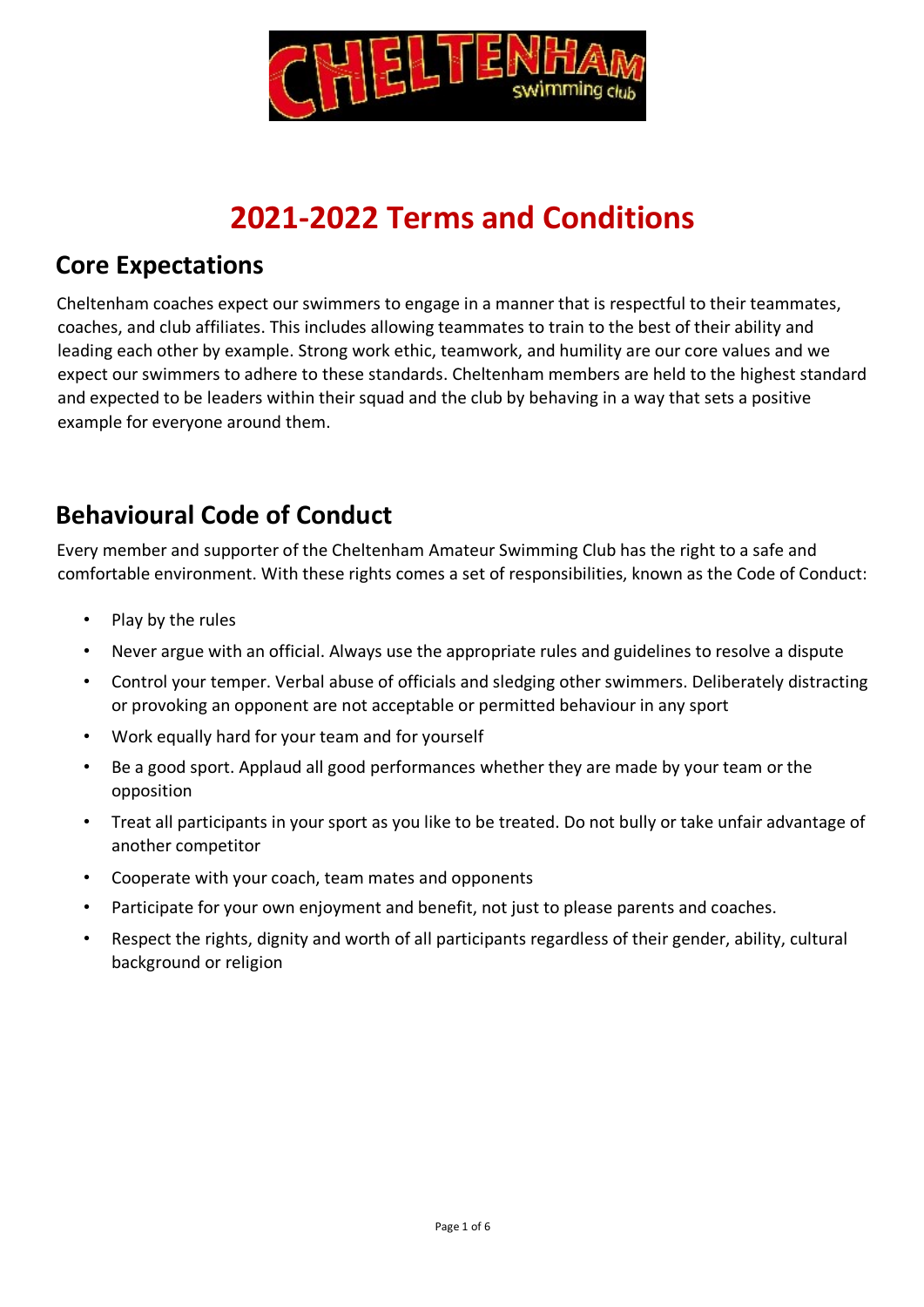## **2021-2022 Fees and Charges**

Each swimmer pays a training fee. Fees are based on the number of training sessions swimmers need in their respective squad, as well as additional support. Fees are billed monthly in advance at the beginning of each month or by term in advance. Fees are due and payable within 14 days of invoice. Failure to keep up with fee payment will result in swimmers being unable to take part in Club training or activities.

- Training fees and registration fee are **non-refundable** and are payable in advance
- Make up sessions are generally available (but not guaranteed) at the coach's discretion to be requested by the swimmer/parent
- During COVID-restricted operation, only swimmers who are injured or away for more than one week may apply for a suspension of fees
- During unrestricted operation, only swimmers who are injured or away for 2 weeks or more may apply for a suspension of fees:
	- $\circ$  Application due to illness must be made as soon as possible after first missed session
- In the event of a non-illness absence, the club must be advised at least 2 weeks in advance
- Requested changes to training arrangements (e.g., switching from Senior 3 to Senior 2, going on holiday, etc.) must be made in writing in writing to CASC Bookkeeper
- Families experiencing difficulty with the payment of training fees should contact CASC Bookkeeper ASAP to make a suitable payment plan

If swimmers stop training or change squads, please contact the CASC Bookkeeper via email to have fees discontinued or adjusted. **Your commitment is for the entire 2021-2022 season starting from the commencement of your membership. You MUST let us know 2 weeks in advance if you are going to stop swimming, change squads, or go on a holiday for more than a week.** 

**Family Discount** (does not apply during restart or COVID restricted timetable)Family discounts apply as follows for families with 2 or more swimmers:

- Child in highest squad full training fee
- Second child (next squad down) 5% discount
- Third and additional children 10% discount

### **Payment Methods**

Club business is carried out online (via credit card or EFT). Members can make payments for fees, clothing, camps, etc. online. Send all queries to cascbookkeeper@gmail.com

### CASC Registration – 2021-2022 Membership Season

New members can sign up for CASC membership on our website or via Swimming Victoria All swimmers are required to be members of the Cheltenham Amateur Swimming Club. This is separate to your monthly / term squad fees.

### Membership Categories

### **Swimmer - \$125 including GST (Non-Competitive Squads only)**

All squad members are required to be members. This membership allows you to compete in CASC competitions as well as encouragement meets.

*Note that Competitive Squad swimmers and swimmers who wish to participate in official Swimming Victoria meets will pay this fee via Swimming Victoria when they renew membership by 1 July.*  **Adult Squad Swimmer** - \$40 including GST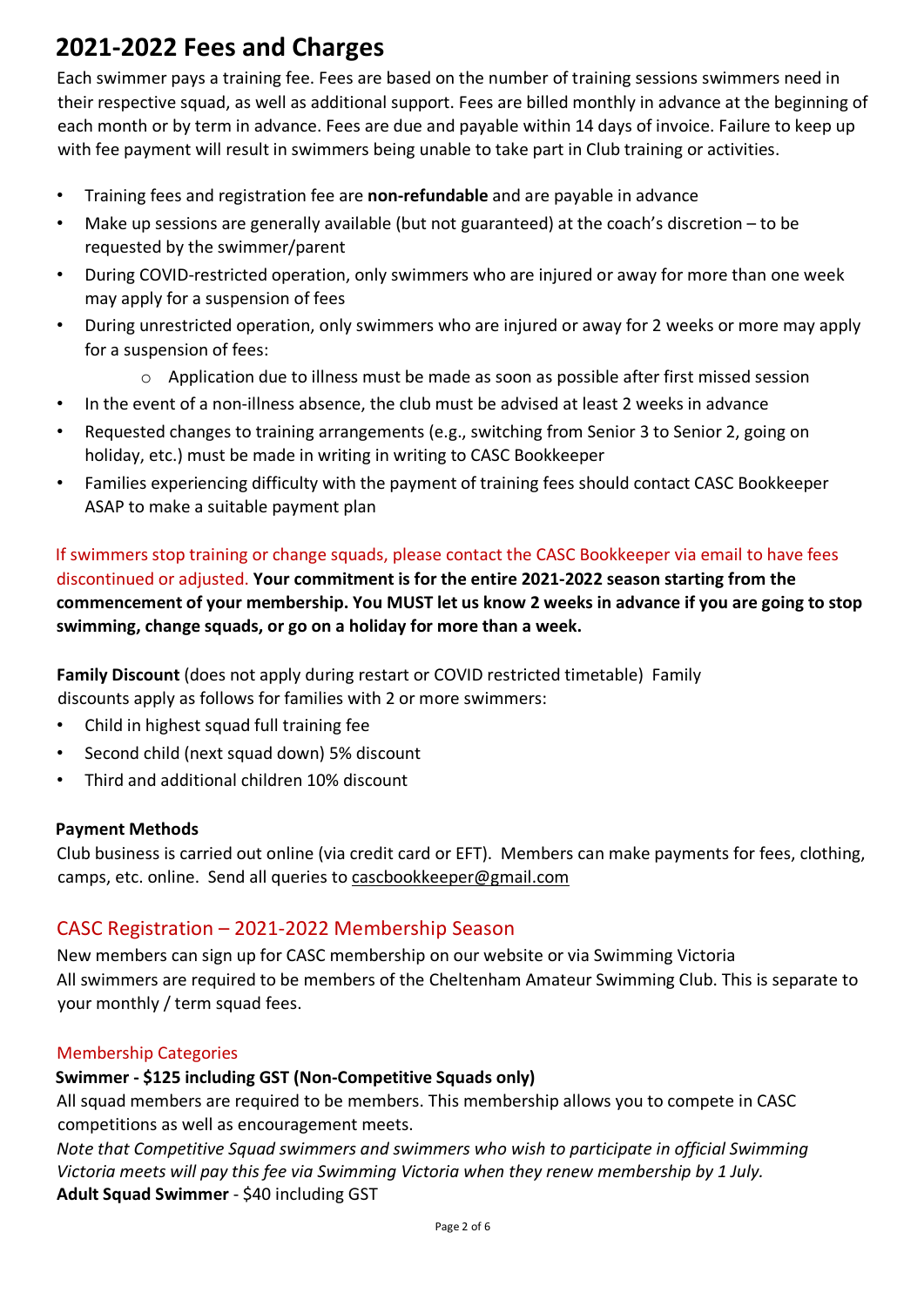## **Squad Fees**

**If you reserve a training session during any term in which we are under the Government restrictions due to Covid-19 or other conditions that limit lane availability, you MUST let us know 24 hours in advance if you are going to miss a session or you will be charged for it.** The only acceptable reasons for missing a session without giving 24 hours' notice and not receiving a charge are: having a cold or other sickness, being in contact with someone with COVID-19 and following up with a test, or a legitimate concern over a significant public spike in cases. All other reasons for cancellation without 24 hours' notice will incur a full charge for the session.

| <b>Squad Name</b>                 | # Sessions<br>per week |                        | Fees (incl. GST) 2021-2022<br>(as at Feb 2022)      |                     |                    |
|-----------------------------------|------------------------|------------------------|-----------------------------------------------------|---------------------|--------------------|
|                                   |                        | Term 3<br>(Restricted) | Term 4-11 weeks<br>(Pro-rated once<br>unrestricted) | Term 1-<br>10 weeks | Term 2-<br>9 weeks |
| Intro, Development, Youth & SWD   | $\mathbf{1}$           | \$20/week              | \$240                                               | \$220               | \$200              |
| Intro, Development & Youth        | $\overline{2}$         | \$36/week              | \$390                                               | \$350               | \$320              |
| Intro, Development & Youth        | 3                      | \$45/week              | \$485                                               | \$440               | \$395              |
| <b>Senior Squad</b>               | $\mathbf{1}$           | \$20/week              | \$270                                               | \$245               | \$220              |
| <b>Senior Squad</b>               | $\overline{2}$         | \$36/week              | \$430                                               | \$390               | \$350              |
| <b>Senior Squad</b>               | 3                      | \$45/week              | \$535                                               | \$485               | \$435              |
| <b>Senior Squad</b>               | 4                      | \$60/week              | \$585                                               | \$530               | \$470              |
| <b>Sub-Junior Squad</b>           | $1+$<br>$3 - 4$        | \$195 per month        |                                                     |                     |                    |
| <b>Junior Squad</b>               | $1+$<br>$4 - 5$        | \$210 per month        |                                                     |                     |                    |
| <b>State Squad</b>                | $2+$<br>$4 - 5$        | \$250 per month        |                                                     |                     |                    |
| <b>National Development Squad</b> | $3+$<br>$5-6$          | \$270 per month        |                                                     |                     |                    |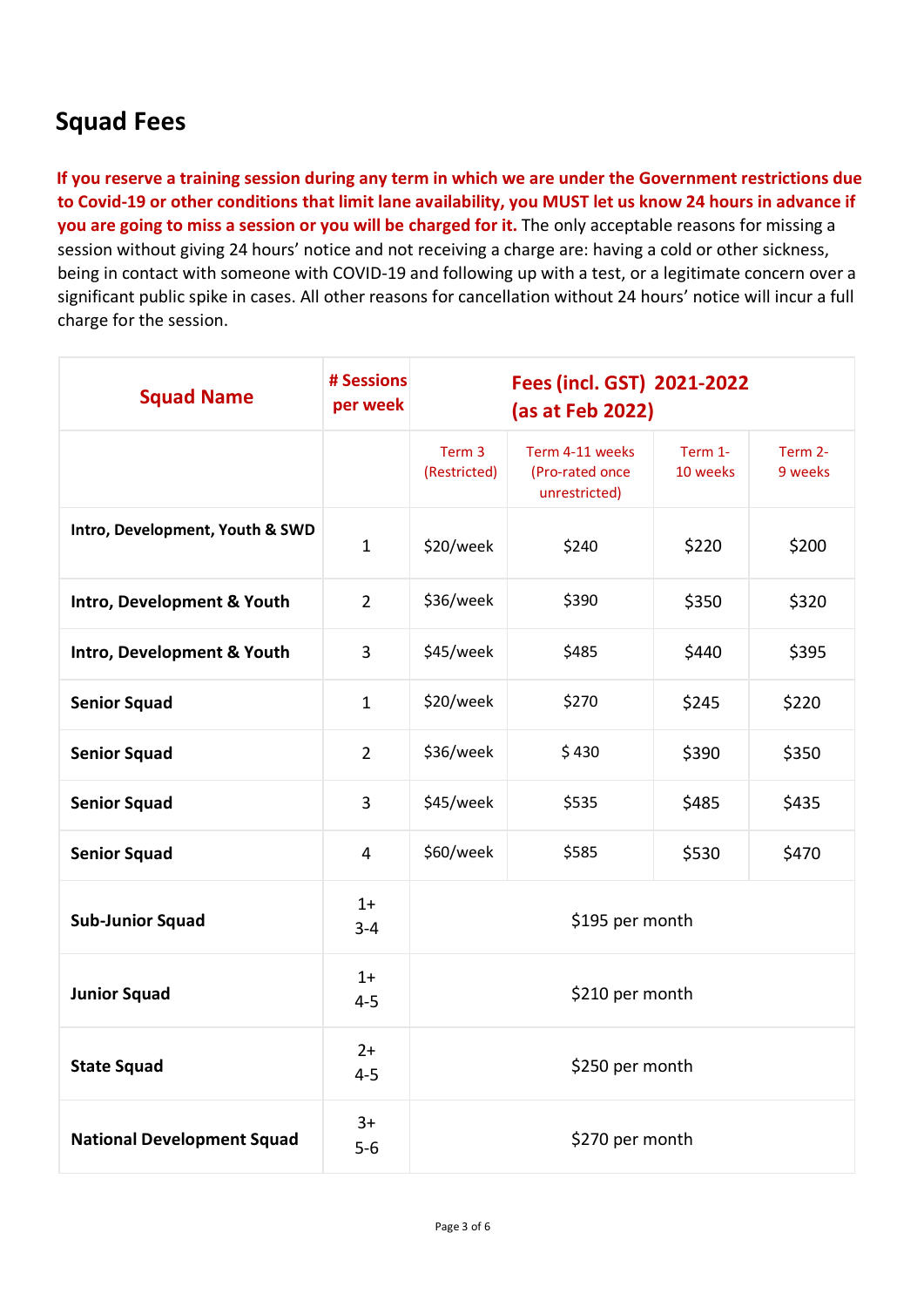| <b>Performance Squad</b> | $3+$<br>$7+$ | \$290 per month  |
|--------------------------|--------------|------------------|
| <b>Adult Squad</b>       | $1 - 2$      | \$20 per session |

*Please note: Alternative week to week fees may be charged when under a Government restricted COVID timetable which the Committee reserves the right to apply in such circumstances. The alternative fees will as close as possible to the above squad fees.*

## **2021-2022 Dates of Importance**

All dates and timetables for 2021-2022 are subject to change depending on considerations due to the COVID-19 pandemic. Please understand that updates might occur with limited notice due to the frequently changing nature of the pandemic.

## **Term Squads (Intro, Development, SWD, Youth, Senior) and Sub-Junior Squad**

- Training will continue without interruption, though in adherence to the holiday schedule below, through Friday 8 April 2022
- Term 1: Monday, 31 January Friday, 8 April 2022
- Training Break for all Squads between Terms 1 and 2 2022
- Term 2: Tuesday 26 April Friday 24 June 2022

## **Competitive Squads (Junior, State, National Development, Performance)**

• Training will continue without interruption -though in adherence to the holiday schedule belowthrough to Saturday 25 June 2022, **unless** restricted by government, council, or other considerations especially due to COVID-19 pandemic. State Sprint and Metro carnival weekends there is no training.

### **Holidays (no training)**

- Christmas Day (no training Saturday-Sunday)
- New Year's Day (no training Friday-Sunday)
- Australia Day (no training Sunday-Tuesday)
- Labour Day (no training Saturday-Monday)
- Easter (no training Friday-Monday)
- ANZAC Day (no training Saturday-Monday)
- Queen's Birthday (no training Saturday-Monday)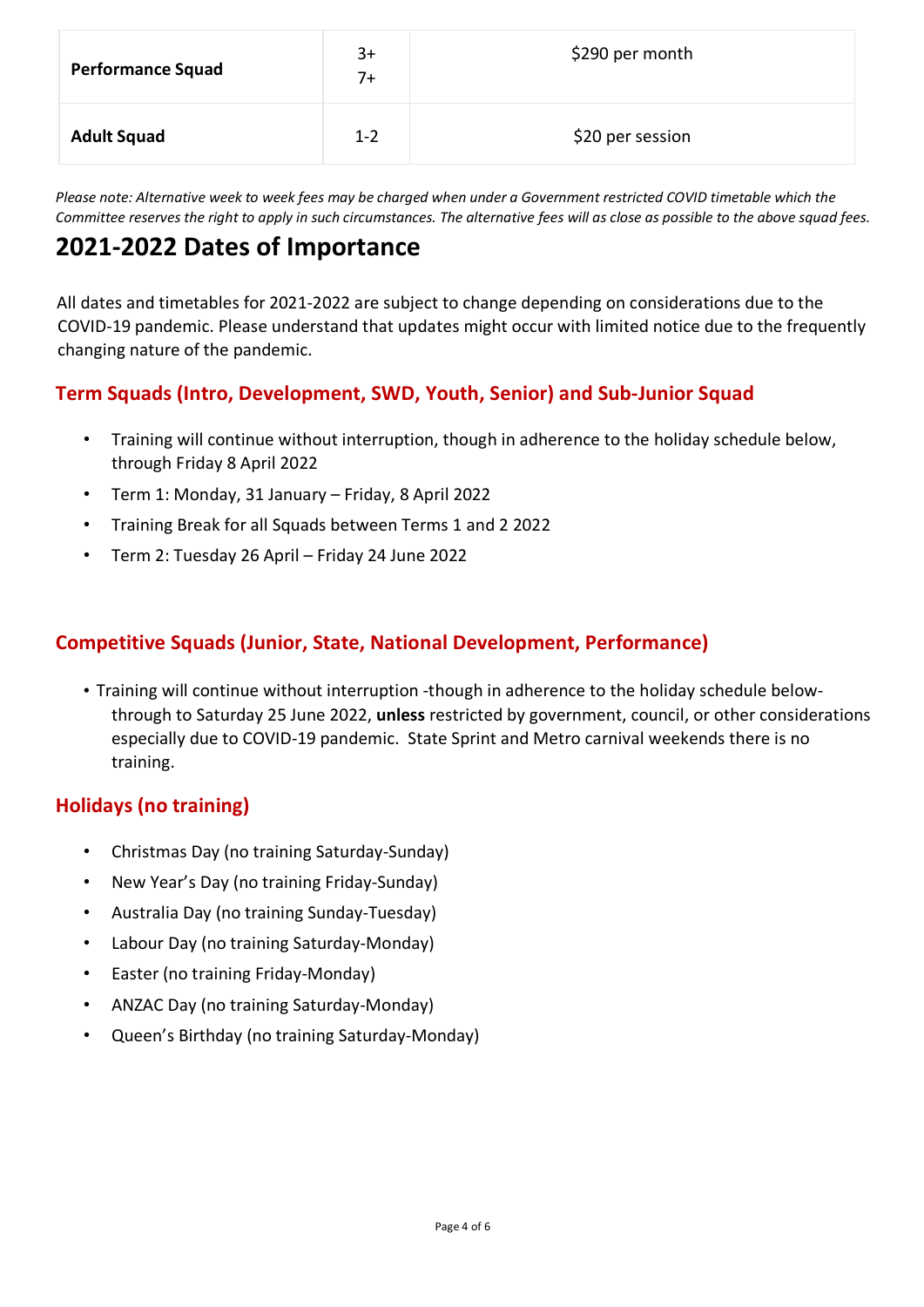## **Declaration:**

- 1. I agree to abide by the rules, regulations and policies of Cheltenham Amateur Swimming Club, Swimming Victoria, Swimming Australia, FINA and Metro District South Swimming Association, including Swimming Australia's Anti-Doping, Member Protection and Privacy Policies
- 2. I authorise Cheltenham Amateur Swimming Club and Swimming Victoria to use and disclose to related and relevant bodies any of my personal information that may be necessary to implement the rules, regulations and policies as outlined above.
- 3. I agree to have my/child's name, photograph and results published in official programs, newsletters, websites, social media (including Facebook and Instagram) or any other Cheltenham Amateur Swimming Club or Swimming Victoria/Swimming Australia-produced documents
- 4. I agree to abide by the Swimming Australia Code of Conduct, which states
	- Play by the rules
	- Never argue with an official. Always use the appropriate rules and guidelines to resolve a dispute
	- Control your temper. Verbal abuse of officials and sledging other swimmers. Deliberately distracting or provoking an opponent are not acceptable or permitted behaviours in any sport.
	- Work equally hard for yourself and/or your team
	- Be a good sport. Applaud all good performances whether they are made by your team or the opposition
	- Treat all participants in your sport as you like to be treated. Do not bully or take unfair advantage of another competitor
	- Cooperate with your coach, teammates and opponents
	- Participate for your own enjoyment and benefit, not just to please parents and coaches.
	- Respect the rights, dignity and worth of all participants regardless of their gender, ability, cultural background or religion
- 5. I understand that in line with Victorian State Government Health Advice (as at November 2021), anyone aged 12 years and 2 months and above will need to show proof of their COVID vaccination status to many pools in order to enter. I accept that failure to comply may result in my swimmer or myself being excluded from a swimming pool, and no refunds will be provided by CASC as a result.

## **Parent / Guardian Code of Behaviour**

- Remember that children participate in sport for their enjoyment, not yours
- Encourage children to participate, do not force them
- Focus on the child's efforts and performance rather than winning or losing
- Encourage children to always play according to the rules and to settle disagreements without resorting to hostility or violence
- Never ridicule or yell at a child for making a mistake or losing a competition
- Remember that children learn best by example. Appreciate good performances and skilful plays by all participants
- Support all efforts to remove verbal and physical abuse from sporting activities